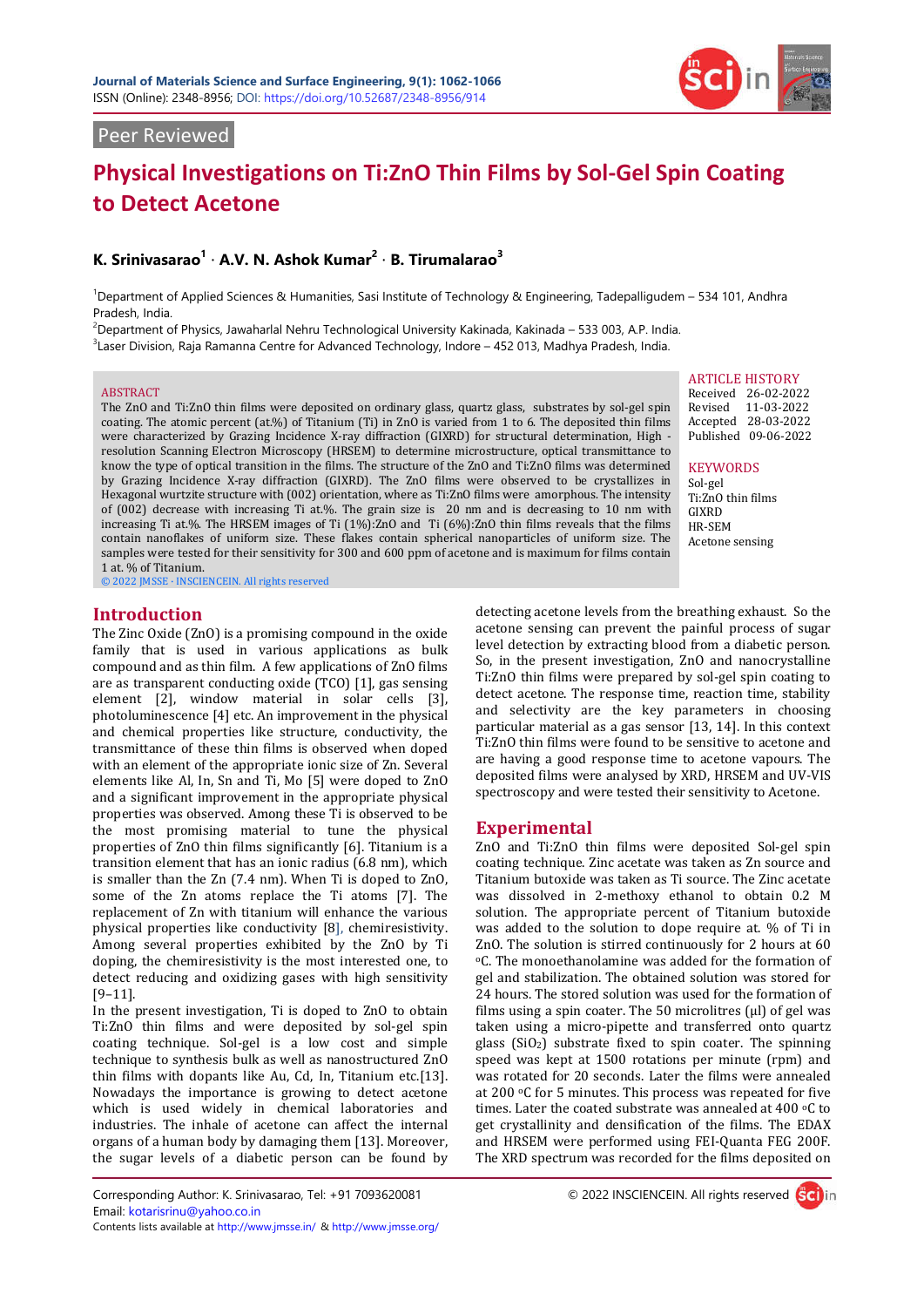quartz glass ( $SiO<sub>2</sub>$ ) substrates at a glancing angle of  $0.5\degree$  to determine their structure by using a Bruker D8 Advance Xray diffractometer. The optical transmittance spectra of the films were recorded in the 300–1100 nm wavelength range by using a UV-VIS spectrophotometer. The resolution of the instrument is 4 nm. The thickness of the films is 2000 Å which was measured by using spectroscopic ellipsometer.

## **Results and Discussion**

## **X-ray diffraction studies**

The X-ray diffraction spectra of Ti:ZnO thin films were shown in Fig.1. The XRD spectrum indicates the ZnO films crystallizes in the Hexagonal wurtzite phase with (002) orientation. Along with (002), another two predominant and low intensity orientations were observed at 20 values of 32°, 36.64° and at 57°, 63°, 68° respectively. g a UV-VIS spectrophotometer. The resolution of the<br>nent is 4 nm. The thickness of the films is 2000 Å<br>was measured by using spectroscopic ellipsometer.<br>**Its and Discussion**<br>**Iffraction studies**<br>ray diffraction spectra of

The interplanar spacing is evaluated using Bragg's law,

$$
n\lambda = 2d\sin\theta \tag{1}
$$

where n is the diffraction order,  $\lambda$  is the wavelength of X-rays in Å, d is the interplanar spacing, and  $\theta$  is the angle of diffraction in degrees.





In the present case, the  $2\theta$  value of the (002) orientation is **Figure 1:** X-ray diffraction spectra of Ti:ZnO thin films<br>In the present case, the 20 value of the (002) orientation is<br> $34.46^{\circ}$  and (100) and (101) were  $32^{\circ}$  and  $36.64^{\circ}$ . These three peaks lose resolution and the films were turn to amorphous with increasing Ti at. % in ZnO. The increment in Ti at.% affects the growth along (002) direction. According to Ramadan [6], Ti induces point defects and consequently affects the ZnO structure which leads to lattice mismatch between the solid solution formed by TiO2-ZnO. Moreover, the reason for amorphous nature of the films is due to the substitution of Zn atoms with Ti and the formation of nanocrystallites [6, 7, 12, 14, 15] which are evidenced by high resolution scanning electron microscopic (HRSEM) image. Moreover, the peaks TiO<sub>2</sub>-ZnO. Moreover, the reason for amorphous nature of<br>the films is due to the substitution of Zn atoms with Ti and<br>the formation of nanocrystallites [6, 7, 12, 14, 15] which<br>are evidenced by high resolution scanning ele observed [12, 17], when titanium of various atomic percent is added to ZnO. The intensity of diffraction peak cannot be observed, when, either the film thickness was lower than 50 nm or sintered at lower temperature i.e. lower than 200 oC [17]. But in the present investigation ZnO and Ti: ZnO thin films thickness is more than 50 nm and were also annealed at 400 °C. So there is no possibility of the effect of thickness on the structural change from polycrystallinity to amorphous state of the films. Constrained to the inter plane is a spacing of the constrained value of ZnO films is calculated using<br>
interior original files to the interior plane is a spacing to 200 films is calculated using<br>
the interior of the inter

the following formula,

$$
d_{hkl} = \frac{1}{\left[\frac{h^2}{a^2} + \frac{k^2}{b^2} + \frac{l^2}{c^2}\right]^{1/2}}
$$
 (2)

The calculated a, c values are 2.8 A, 5.2 A. The grain size is calculated using Scherrer's law,

$$
L = k\lambda / \beta \cos \theta \tag{3}
$$

L is the grain size,

k is a correction factor that is equal to 1.  $β$  is the full width at half maximum (in radians),  $\theta$  is the angle of diffraction in degrees.

The average grain size of ZnO thin films is 185 nm. The undoped ZnO films were polycrystalline with a wurtzite structure with a predominant (002) orientation. It is observed that the titanium doping level affects the average grain size. The grain size is decreasing with increasing Ti atomic percent in ZnO. The crystallite size is decreasing with increasing Ti atomic percent due to promotion of more no. of nucleation sites of low free energy by titanium. This was evidenced by HRSEM pictures. k is a correction factor that is equal to 1.<br>  $\beta$  is the full width at half maximum (in radians),<br>  $\theta$  is the angle of diffraction in degrees.<br>
The average grain size of ZnO thin films is 185 nm. The<br>
undoped ZnO films is increasing Ti crystallite size is decreasing Ti<br>ic percent in ZnO. The crystallite size is decreasing<br>increasing Ti atomic percent due to promotion of<br>e no. of nucleation sites of low free energy by titanium.<br>was eviden

#### **Microstructural studies**

The microstructure of Ti (3%):ZnO and Ti (6%):ZnO thin films, recorded at low and high magnification and 500 nm and 1000 nm scales is shown in Fig.2a and 2b and Fig. 3a and 3b. The morphology reveals that the films contain nanoflakes of uniform size which contain spherical nanoflakes of uniform size which contain spherical<br>nanoparticles of uniform size [17]. The observed microcracks in the film were may be due to lattice mismatch between quartz glass and Ti: ZnO thin films, when annealed at 400 oC. The grain size is around 20 nm. It is observed that the films contain nanoflakes which leads to the growth of nanocrystallites of uniform size. prove to be more sensitive when exposed to acetone. inter planar spacing of of Zn0 films is calculated using<br>
interplanar spacing of of Zn0 films is calculated using<br>  $\frac{du}{dt} = \frac{1}{t^2 + \frac{1}{t^2}}$  (2)<br>  $\left[\frac{1}{a^2} + \frac{1}{b^2} + \frac{1}{c^2}\right]^{1/2}$  (2)<br>
calculated a, c values are ilm were may be due to lattice mismatch<br>glass and Ti: ZnO thin films, when annealed<br>grain size is around 20 nm. It is observed<br>ontain nanoflakes which leads to the growth<br>tes of uniform size. This type of morphology

#### **Optical Transmittance**

The optical transmittance spectra of the films were studied to know the optical quality and type of optical transition of the films. The optical transmittance of the ZnO and Ti:ZnO films are shown in Fig. 4. The transmittance of the films is 98% and decreases with increasing Ti at. %. The absorption edge is shifting to higher energies with absorption edge is shifting to higher energies with increasing Tiatomic percent due to the Moss-Burstein shift [18]. The energy gap of the films was estimated by the formula, [19].<br>  $(\alpha h v) = B (h v-Eg)^{1/n}$  (4) formula, [19]. e optical transmittance spectra of the films were studied know the optical quality and type of optical transition of  $e$  films. The optical transmittance of the ZnO and Ti:ZnO ms are shown in Fig. 4. The transmittance of t

$$
(\alpha h v) = B (h v - Eg)^{1/n}
$$
 (4)

where exponent 'n' takes the values 2 and ½ based on the type of electronic transition. where exponent 'n' takes the values 2 and  $\frac{1}{2}$  based on the type of electronic transition.<br>In the present investigation, the films showed a better fit

for n=2 which indicates that the electron transition is for n=2 which indicates that the electron transition is direct. The energy gap is found by extrapolating the graph of  $(\alpha h\nu)^2$  versus hv. The estimated energy gap of the ZnO films is 3 eV and increase to 3.4 eV with increasing Ti at. % [17, 20] to 6. The titanium substitution in the Zn place increases the Fermi level which in turn increases the energy gap of Ti:ZnO films [10]. The observed increase in the energy gap of the films is due to the change in an electronic structure near the conduction band edge. [21]. ( $\alpha$ hv)<sup>2</sup> versus hv. The estimated energy gap of the ZnO ms is 3 eV and increase to 3.4 eV with increasing Ti at. % 7, 20] to 6. The titanium substitution in the Zn place creases the Fermi level which in turn increases

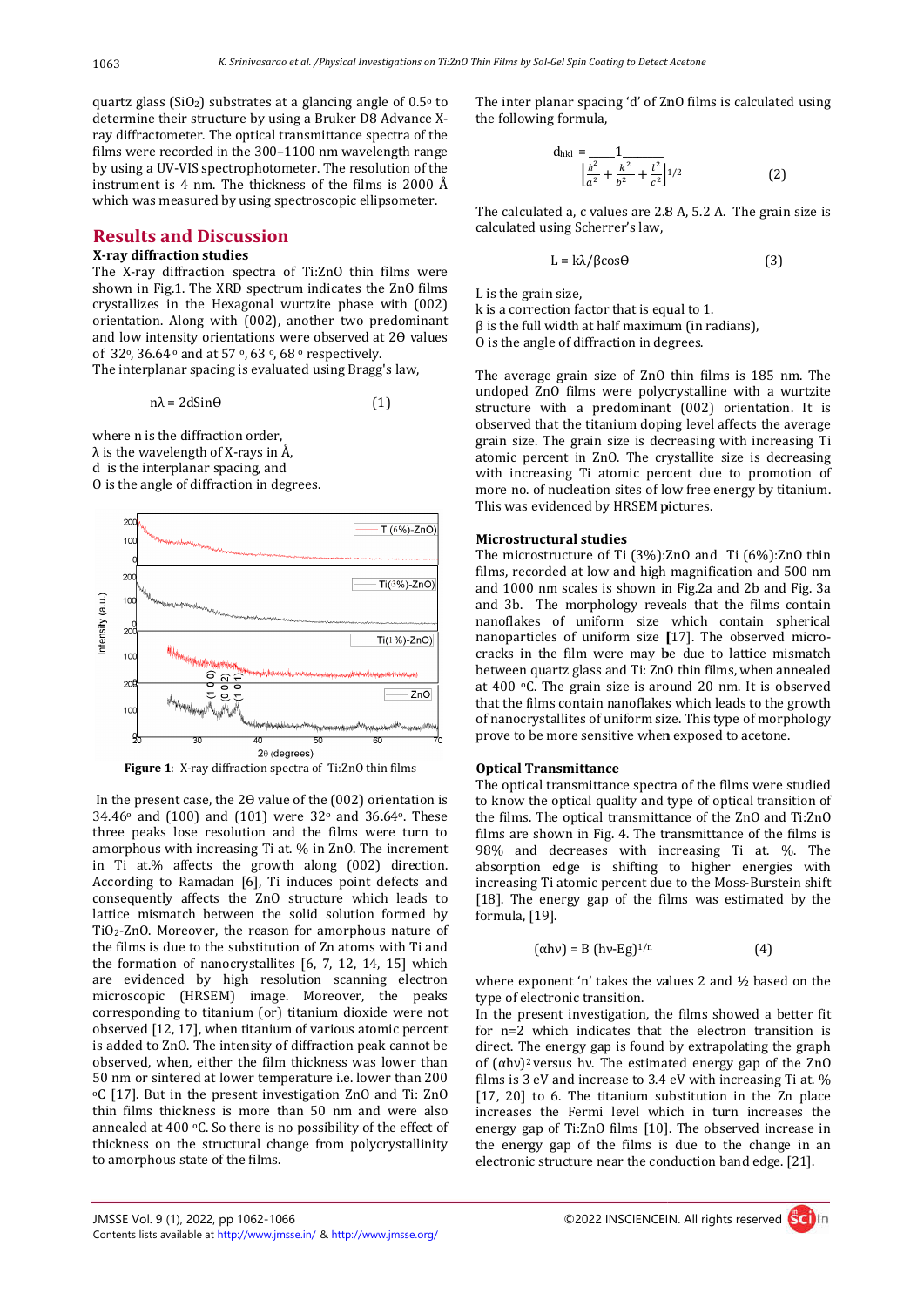

**Figure 2**: (a) HRSEM image of Ti(3%):ZnO thin films (1000 nm), (b) HRSEM image of Ti(3%):ZnO thin films (500 nm)



**Figure 3**: (a) HRSEM image of Ti(6%):ZnO thin films (1000 nm), (b) HRSEM image of Ti(6%):ZnO thin films (500 nm)



Figure 4: Optical transmittance spectrum of Ti:ZnO thin films

## **Gas sensing studies**

Ti:ZnO thin films were deposited on quartz substrates (10 mm x 5 mm) to study their gas sensing properties. Silver was evaporated to obtain the contacts to test the samples for gas sensitivity. The contacts were found to be ohmic for a wide range of voltages. The testing of samples for acetone was performed by placing them on a sample holder inside the stainless steel chamber. Specific arrangements for made to evaporate acetone and to transfer the acetone vapour on to film surface. The sensor is operated at room





temperature to prevent the kinetics of gas molecules which affects the sensing responses. [11,22]. At a particular thickness, ZnO posses oxidizing nature for acetone vapours [23]. The samples were exposed to acetone and showed good sensitivity (see Fig. 5).

The sensitivity calculated by using

$$
S = \frac{R_a - R_g}{R_a [gas]}
$$
 (5)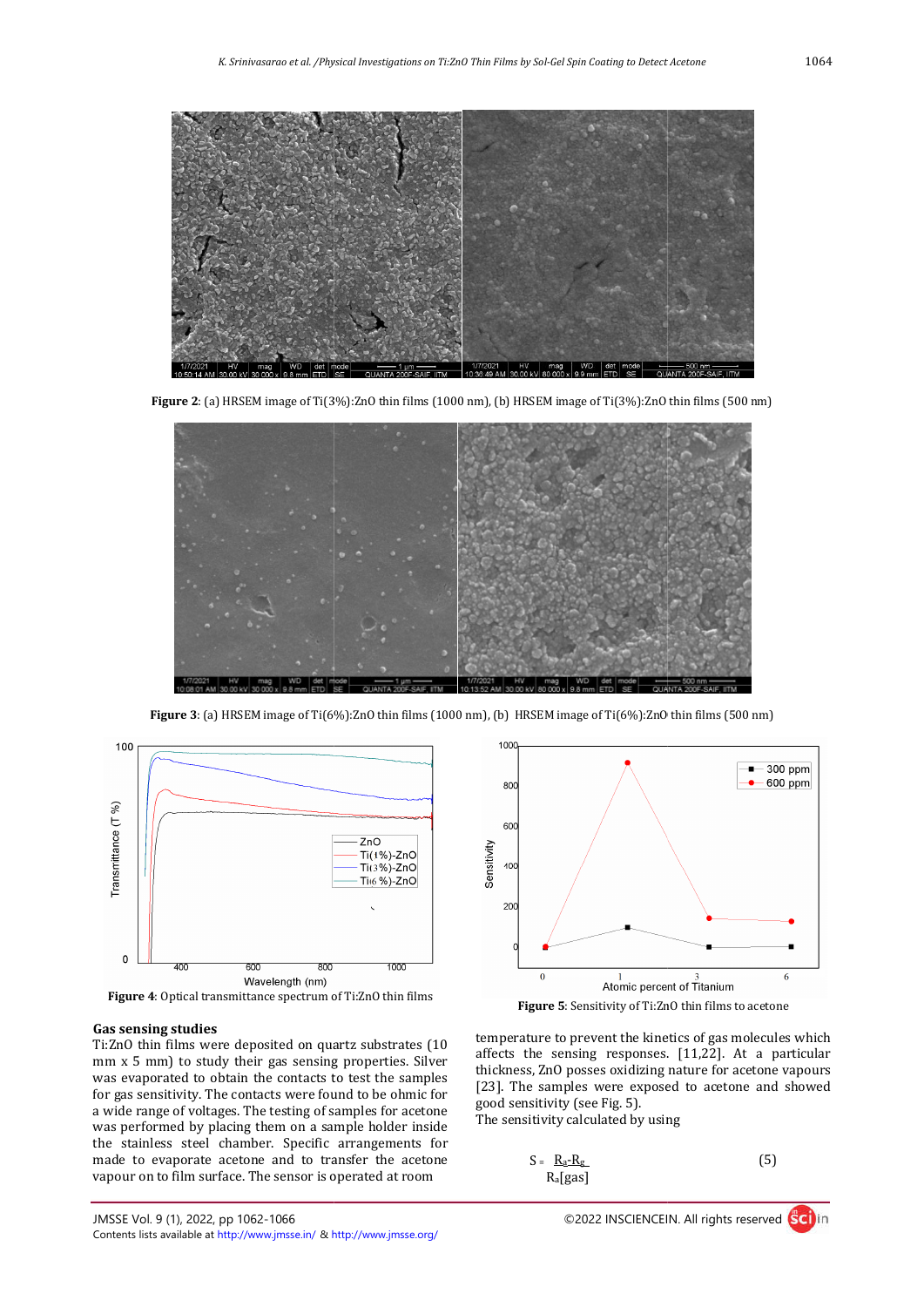where Ra is the resistance of the film in air,

 $R_g$  is the resistance of the test gas and

[gas] is the concentration of the test gas.

A Keithly multimeter was used to measure the resistance of the sample.

It was found that the sensitivity of the films to Acetone is increasing with increasing Ti at. % in the Ti:ZnO composite. The sensitivity of the films is maximum for Ti at. % of 1. The doped sensing materials have high sensitivity when compared to undoped ones [22]. The decrement in the resistance of the sensor is due to the reaction of oxygen ions  $(0_2, 0_1, 0_2)$  with molecules of acetone on the surface of the ZnO thin film. This in turn produces CO<sub>2</sub> and H2O. The Ti atoms on the Ti: ZnO thin film surfaces attract more oxygen molecules to chemisorb on its surface. This enhances the production of more  $O_2$ ,  $O_1$  and  $O_2$  species which reacts with adsorbed acetone vapours on Ti: ZnO surface. With further increase of Ti at. % reduces the conductivity due to films turns to amorphous which further decreases the formation of  $O_2$ -, O-and  $O_2$ - species which results in decrement of electrical conductivity. The process of reaction between acetone and oxygen adsorbents on Ti: ZnO thin film layer is given below.

 $CH_3-CO-CH_3 + 8O$  (ads)  $\rightarrow$  3CO<sub>2</sub> + 3H<sub>2</sub>O + 8 e-

The electrons released in this process are released back to the conduction band of Ti: ZnO which in turn reduces the resistance [24]. The sensitivity of Ti:ZnO thin films for different concentrations of acetone is shown in Fig. 5. The sensitivity is decreasing with a further increase of Ti at. % to 6. This may be due to films turn to amorphous with Ti addition.

## **Conclusions**

The ZnO and Ti: ZnO thin films were deposited by sol-gel spin coating onto quartz substrates. The polycrystalline structure was observed in ZnO thin films where as Ti:ZnO films were amorphous. The optical transmittance of the films is increasing with increasing Ti at.%. The energy gap of ZnO films is 3 eV and is increasing to 3.4 eV with increasing Ti at. % to 6. The ZnO thin films showed better sensitivity to lower doping levels of Ti and the sensitivity is maximum at 1 at. % of Ti in ZnO. This indicates ZnO thin films doped with 1 at. % Ti is more effective in the detection of Acetone at lower ppm levels. The results revealed that the Ti-doped ZnO thin films are effective acetone sensors.

#### **Acknowledgements**

The authors are thankful to the Sophisticated Analytical Instrumentation Facility (SAIF), IIT Madras, Chennai, India for HR SEM and EDAX measurements. The authors are thankful to the Sophisticated Analytical Instrumentation Facility (SAIF), Kerala, India for the GIXRD measurements. The optical measurements were performed at Raja Ramanna Centre for Advanced Technology, Indore, Madhya Pradesh, India.

#### **Compliance with ethical standards**

**Conflict of interest:** The authors have no conflict of interest**.**

## **References**

1. T Minami T, S.Takata, T. Kakumu, Preparation of transparent and conductive  $In_2O_3$ -ZnO films by radio frequency

magnetron sputtering. J Vac Sci Technol A, 1996, 14, 1689– 1693. https://doi.org/10.1116/1.580323

- 2. M. Suchea M, S. Christoulakis, K. Moschovis, N. Katsarakis, G. Kiriakidis, ZnO transparent thin films for gas sensor applications. Thin Solid Films, 2006515: 551–554. https://doi.org/10.1016/j.tsf.2005.12.295
- 3. M. Suchea M, I.V. Tudose , S. Ionita, I. Sandu, Iacomi F, E. Koudomumas, ZnO, Nanostructures for potential applications in organic solar cells, Rev Chim, 2015, 66: 2044–2046.
- 4. K. Srinivasarao, B. Rajinikanth, K. Pandurangarao & P. K. Mukhopadhyay, Physical investigations on pulsed laser deposited nanocrystalline ZnO thin films. Appl Phys A, 2012 108, 247–254.,. https://doi.org/10.1007/s00339-012-6895- 5.
- 5. K. Srinivasarao & P. Mohanbabu & P. K. Mukhopadhyay, Physical investigations on transparent conducting Mo:ZnO thin films. Advanced Composites and Hybrid Materials, 2018, 1, 364–373. https://doi.org/10.1007/s42114-018- 0024-7.
- 6. R. Ramadan, D. Romera, R D Carrascón, M. Cantero, J. J. Aguilera-Correa, J. P. García Ruiz, J. Esteban, and M. M. Silván, Sol−Gel-Deposited Ti-Doped ZnO: Toward Cell Fouling Transparent Conductive Oxides, ACS Omega, 2019, 202: 1354−11363. https://doi.org/10.1021/acsomega.9b00646
- 7. Y. M. Lu, C. M. Chang, S. Sai, T. S. Wey, Improving conductance of ZnO thin films by doping with Ti, Thin Solid Films, 2004, 447–448, 56-60. https://doi.org/10.1016/j.tsf.2003.09.022
- 8. W. J. Lee, S. Bera, P.K. Song, J. W. Lee, W. Dai, H. C. Kim, C. S. Kim, and S.H, Optimization of bending durability of Ti-ZnO thin films on flexible glass Substrates with highly enhanced optoelectronic characteristics by atomic layer Deposition. Japanese Journal of Applied Physics, 2019, 58, 075501. http://doi.10.7567/1347- 4065/ab1cf4
- 9. N. Alharan, M. Abdullah, A. A. Aziz, H. Ahmad, L. Low, ZnO thin films for VOC Sensing applications Vacuum, 2010, 85, 101-106. https://doi.org/10.1016/j.vacuum.2010.04.009
- 10.O. Lupa, V. Ursaki, G. Chai, L. Chow, G. Emekhenko, I. Tiginyanu I, A. Gruzintsev, Redkin, Selective hydrogen gas nanosensor using individual ZnO nanowire with a Fast response at room temperature, Sens. Actuators B, 2010, 144, 56-66. https://doi.org/10.1016/j.snb.2009.10.038
- 11.M. Deshwal M, A. Arora, Enhanced acetone detection using Au doped ZnO thin film sensor, Journal of materials science: Materials in electronics, 2018, 29, 15315–15320, https://doi.org/10.1007/s10854-018- 8805-x
- 12.P. S. Shewale, N. K. Lee, S. H. Lee, K. Y. Kang, Y. S. Yu, Tidoped ZnO thin film based UV photodetector: Fabrication and characterization, Journal of alloys and Compounds. 2015, 624, 251-257. https://doi.org/10.1016/j.jallcom.2014.10.07
- 13.B. Zhu, C. Xie, W. Wang, K. Huang, J. Hu, Improvement in gas sensitivity of ZnO thick film to volatile organic compounds (VOCs) by adding TiO2 Mater Lett, 2004, 58, 624-629. https://doi.org/10.1016/S0167-577X(03)00582-2
- 14. J. L. Chung, J. C. Chen, C. J. Tseng, The influence of Titanium on the properties of Zinc oxide films deposited by r.f. magnetron sputtering. Appl Surf Sci, 2008, 254, 2615-2620. https://doi.org/10.1016/j.apsusc.2007.09.094
- 15.S. S. Lin, J. L. Huang, P. Sajgalik, The properties of Ti-doped ZnO films deposited by simultaneous RF and DC magnetron sputtering. Surface & Coating technology, 2005, 191, 286- 292. https://doi.org/10.1016/j.surfcoat.2004.03.021
- 16.M. Yuste, R. E. Galindo, N. Benito, C. Palacio, O. Martínez, J. M. Albella and O. Sánchez, Effect of the Titanium incorporation on the optical properties of ZnO thin films: From Doping to Mixed Oxide Formation. Coatings 2019, 9, 180. https://doi.org/10.3390/coatings9030180
- 17.W. J. Jae Lee , S. Bera, P. K. Song, J. W. Lee, W. Dai, H. Chang Kim, C. S. Kim C S, and S. H. Kwon, S. Lin, J. L. Huang, P. Sajgalik, Optimization of bending durability of Ti- ZnO thin films on flexible glass substrates with highly enhanced optoelectronic characteristics by atomic layer deposition, Japanese Journal of Applied Physics, 2019, 58, 075501. https://doi.org/10.7567/1347-4065/ab1cf4